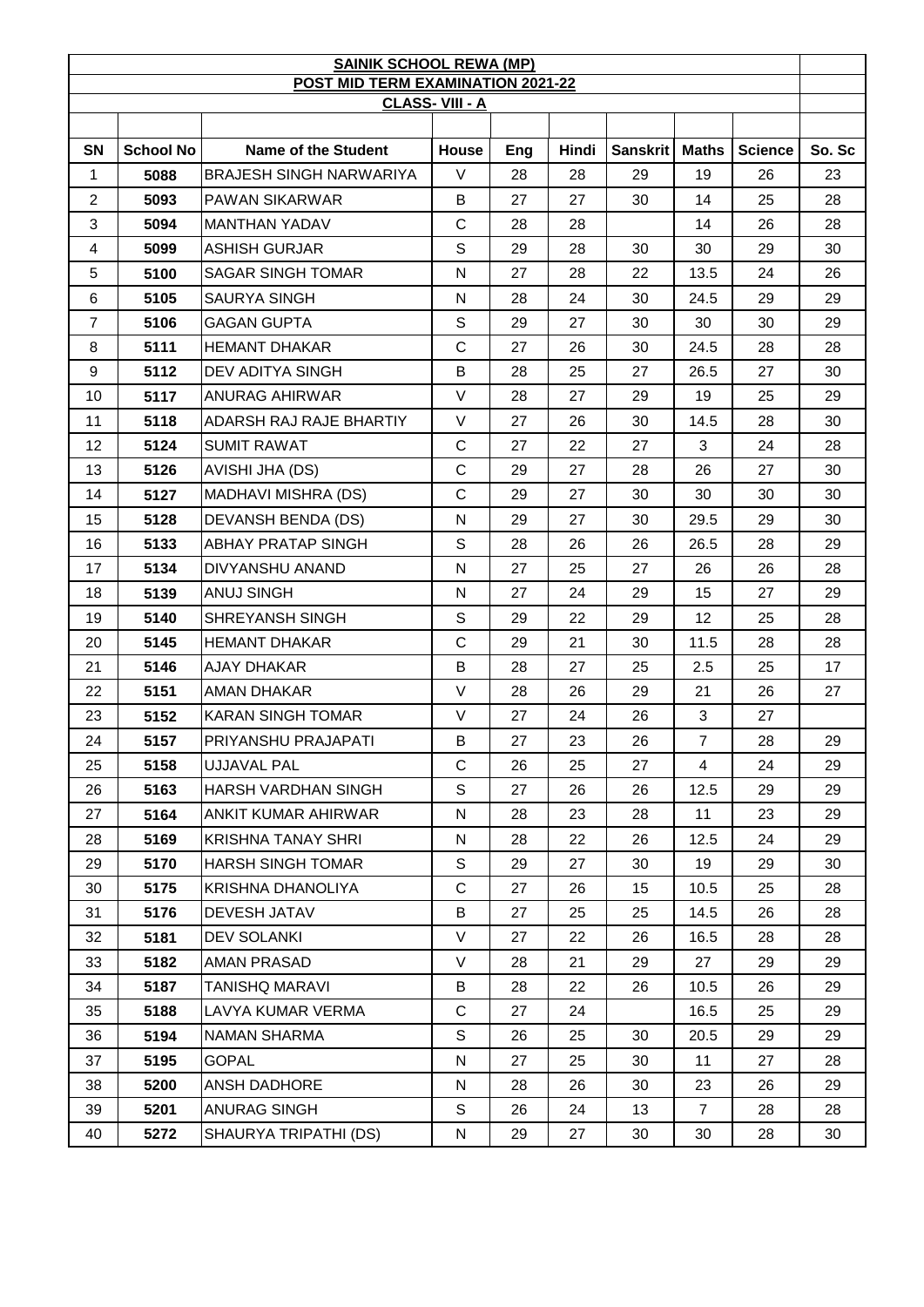| <b>SAINIK SCHOOL REWA (MP)</b>                                    |                  |                             |              |     |       |                 |              |                |        |
|-------------------------------------------------------------------|------------------|-----------------------------|--------------|-----|-------|-----------------|--------------|----------------|--------|
| <b>POST MID TERM EXAMINATION 2021-22</b><br><b>CLASS-VIII - B</b> |                  |                             |              |     |       |                 |              |                |        |
|                                                                   |                  |                             |              |     |       |                 |              |                |        |
| <b>SN</b>                                                         | <b>School No</b> | Name of the Student         | <b>House</b> | Eng | Hindi | <b>Sanskrit</b> | <b>Maths</b> | <b>Science</b> | So. Sc |
| $\mathbf{1}$                                                      | 5089             | <b>RISHABH DEV SINGH</b>    | S            | 27  | 28.0  | 29              | 24           | 29             | 30     |
| $\overline{c}$                                                    | 5092             | AMAN GURJAR                 | В            | 28  | 27.0  | 28              | 30           | 28             | 30     |
| 3                                                                 | 5095             | ADITYA SINGH                | N            | 27  | 26.0  | 29              | 22.5         | 27             | 29     |
| 4                                                                 | 5098             | DEEPAK PANDEY               | V            | 28  | 29.0  | 29              | 30           | 28             | 29     |
| 5                                                                 | 5101             | NIRMAL KAUSHAL              | С            | 26  | 30.0  | 30              | 23.5         | 27             | 28     |
| 6                                                                 | 5104             | DEEPENDRA SINGH TOMAR       | С            | 27  | 27.0  | 26              | 26           | 26             | 28     |
| $\overline{7}$                                                    | 5107             | RAGHVENDRA SINGH            | V            | 28  | 26.0  | 28              | 10.5         | 28             | 29     |
| 8                                                                 | 5110             | ANUJ DHAKAR                 | N            | 27  | 25.0  | 29              | 2            | 23             | 29     |
| 9                                                                 | 5113             | HARSH PRATAP SINGH SIKARWAR | B            | 26  | 23.0  | 30              | 26           | 26             | 30     |
| 10                                                                | 5116             | RAJ CHAUDHARY               | S            | 28  | 28.0  | 29              | 24           | 27             | 30     |
| 11                                                                | 5119             | <b>SUMIT SINGH</b>          | S            | 26  | 21.0  | 30              | 18.5         | 26             | 29     |
| 12                                                                | 5122             | RAGHVENDRA SINGH SISODIYA   | В            | 28  | 22.0  | 26              | 11.5         | 24             | 29     |
| 13                                                                | 5125             | ABHIJEET PRATAP SINGH       | N            | 26  | 23.0  | 28              | 19.5         | 26             | 28     |
| 14                                                                | 5132             | SURYANSH UPADHYAY           | $\vee$       | 29  | 25.0  | 26              | 17           | 24             | 29     |
| 15                                                                | 5135             | ABHAY OJHA                  | С            | 28  | 28.0  | 29              | 17.5         | 27             | 29     |
| 16                                                                | 5138             | <b>ABHINAV MAHOUR</b>       | C            | 29  | 27.0  | 27              | 15.5         | 26             | 29     |
| 17                                                                | 5141             | <b>DIVYANSH CHANDEL</b>     | $\vee$       | 27  | 28.0  | 26              | 19           | 28             | 28     |
| 18                                                                | 5144             | ANKUSH SHARMA               | N            | 26  | 27.0  | 30              | 23           | 27             | 28     |
| 19                                                                | 5147             | ANUJ SINGH TOMAR            | B            | 27  | 26.0  | 30              | 19           | 27             | 28     |
| 20                                                                | 5150             | PRINCE YADAV                | S            | 28  | 26.0  | 29              | 11.5         | 26             | 29     |
| 21                                                                | 5153             | VISHAL SINGH                | S            | 26  | 27.0  | 24              | 6            | 25             | 28     |
| 22                                                                | 5156             | <b>ANSHUL DHAKAR</b>        | B            | 27  | 25.0  | 28              | 28.5         | 26             | 29     |
| 23                                                                | 5159             | <b>VINAY PATEL</b>          | N            | 28  | 23.0  | 28              | 20           | 24             | 28     |
| 24                                                                | 5162             | MANISH RAJORIYA             | V            | 27  | 24.0  | 26              | 17.5         | 29             | 29     |
| 25                                                                | 5165             | <b>GOTAM SOLANKI</b>        | C            | 29  | 25.0  | 29              | 8.5          | 28             | 28     |
| 26                                                                | 5168             | <b>ALOK SINGH</b>           | C            | 28  | 25.0  | 29              | 17.5         | 23             | 29     |
| 27                                                                | 5171             | <b>ANKUR</b>                | $\vee$       | 28  | 23.0  | 24              | 9.5          | 25             | 29     |
| 28                                                                | 5174             | KRISHNA PARIHAR             | N            | 27  | 22.0  | 29              | 25.5         | 27             | 30     |
| 29                                                                | 5177             | <b>PAWAN SINGH</b>          | В            | 28  | 23.0  | 27              | 8            | 25             | 29     |
| 30                                                                | 5180             | DHEERAJ SINGH TOMAR         | S            | 29  | 26.0  | 30              | 16           | 24             | 29     |
| 31                                                                | 5183             | SHISHIR VIJAY SINGH         | S            | 28  | 27.0  | 28              | 28.5         | 28             | 29     |
| 32                                                                | 5186             | NISHANT DAWAR               | B            | 27  | 25.0  | 28              | 22.5         | 26             | 28     |
| 33                                                                | 5190             | PIYUSH CHHAWAI              | N            | 27  | 27.0  | 24              | 16           | 29             | 28     |
| 34                                                                | 5193             | AKASH KUSHWAH               | V            | 28  | 27.0  | 27              | 9            | 25             | 30     |
| 35                                                                | 5196             | KARTIKEY OJHA               | C            | 27  | 26.0  | 30              | 22.5         | 28             | 30     |
| 36                                                                | 5199             | ADARSH PANDEY               | C            | 29  | 28.0  | 30              | 27.5         | 27             | 27     |
| 37                                                                | 5202             | KAPIL SINGH CHAUHAN         | V            | 28  | 28.0  | 29              | 26           | 28             | 30     |
| 38                                                                | 5205             | RATAN DEEP RAWAT            | N            | 29  | 25.0  | 22              | 13.5         | 24             | 28     |
| 39                                                                | 5206             | KRISHNA TRIPATHI            | В            | 27  | 27.0  | 24              | 25           | 25             | 28     |